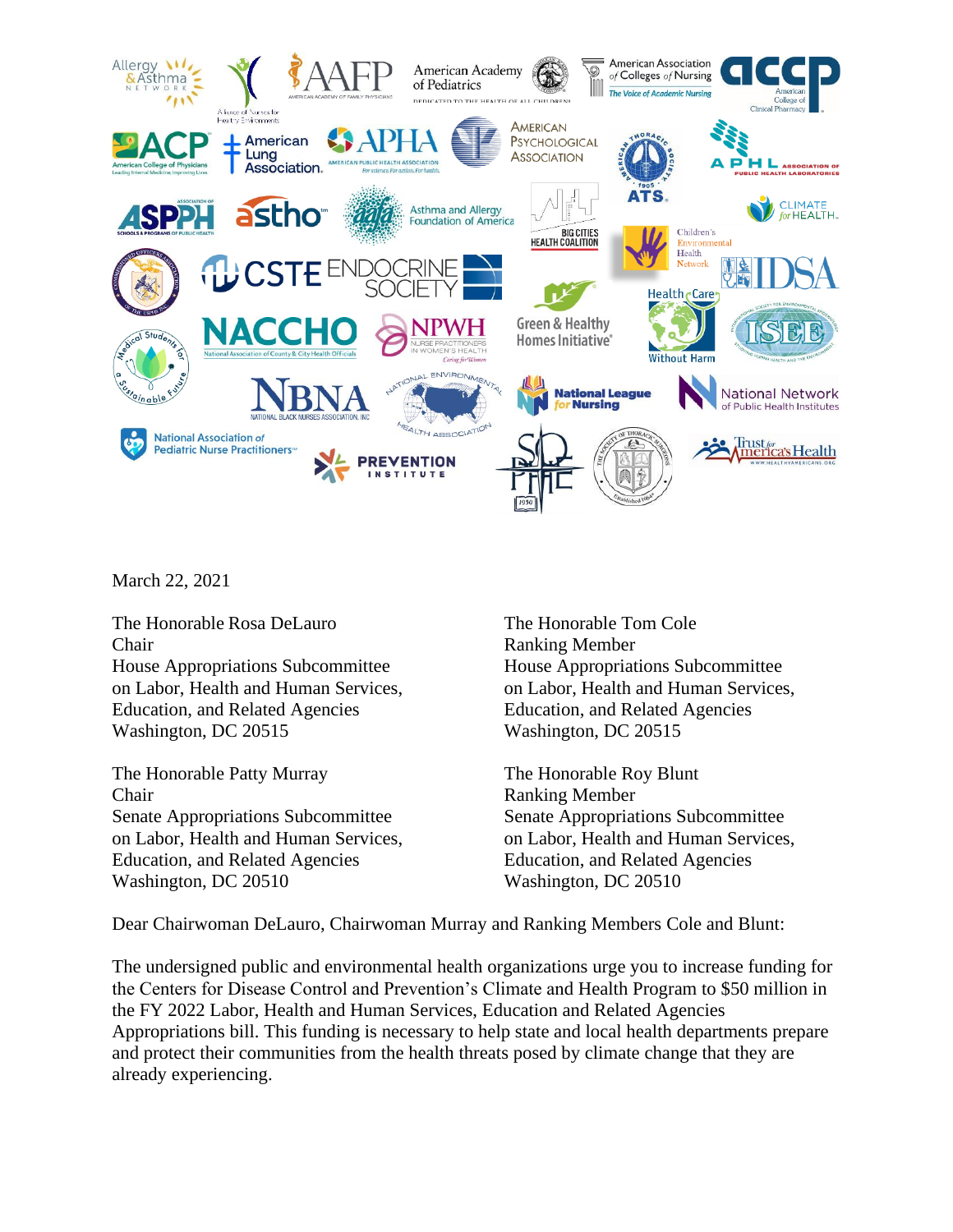Climate change is a public health emergency. Urgent action is needed to reduce the carbon, methane and other emissions that cause climate change and stave off worse impacts in the future, but we must also provide the public health workforce with adequate resources to identify risks and develop and implement climate adaptation action plans to protect communities across the country. CDC's Climate and Health Program is the only federal program that helps states, cities, territories and Tribes prepare for and respond to the specific health impacts of climate change.

These health impacts threaten the patients and communities that our organizations serve. Broadly speaking, these impacts include increased spread of vector-borne diseases like Lyme Disease, degraded air quality from ozone pollution and wildfire smoke, hotter temperatures, extreme weather events and longer allergy seasons, as well as increased psychological stress, anxiety, depression, and trauma. Most health effects of climate change will fall most heavily on alreadyvulnerable populations, exacerbating health disparities. Communities and states must have the resources necessary to understand their specific current and anticipated health impacts of climate change and take steps to protect the public's health.

The Climate and Health Program currently funds 16 states, two cities, and provides mini-grants to a number of Tribes and localities. (covering 50 percent of the U.S. population). Examples of the projects supported by this program include: the development of a vulnerability mapping tool in Massachusetts; a climate change and healthy homes curriculum for community health workers in Maryland; the identification of specific communities at greatest risk due to sea level rise in North Carolina; and educational programs for rural elders on heat stress and for day-camp counselors on tick exposures in New Hampshire.

The Climate and Health Program has been hindered in its ability to rise to its full – and necessary – potential due to insufficient funds. Increasing funding for this program to \$50 million would serve three critical purposes. First, it would allow CDC to implement a 50-state program, becoming a national resource and financial support system for states as they prepare for and respond to climate change. It would also allow CDC to provide support to additional Tribes, territories, cities and counties. Second, it would improve the program's ability to fill gaps in climate surveillance by better integrating weather and ecological system data with health outcomes. Third, it would allow CDC to offer more scientific and epidemiological studies and resources on climate change and the health outcomes stemming from it. Additionally, CDC would be better equipped to evaluate the grantees' work to identify and be able to share best practices with communities nationwide.

Americans today experience negative health impacts due to climate change. Further investment in the Climate and Health Program will help communities across the country better prepare and protect their residents from the many health threats we are already experiencing due to climate change. Thank you for considering our recommendation and we look forward to working with you throughout the appropriations process.

## Sincerely,

Allergy & Asthma Network Alliance of Nurses for Healthy Environments American Academy of Family Physicians American Academy of Pediatrics American Association of Colleges of Nursing